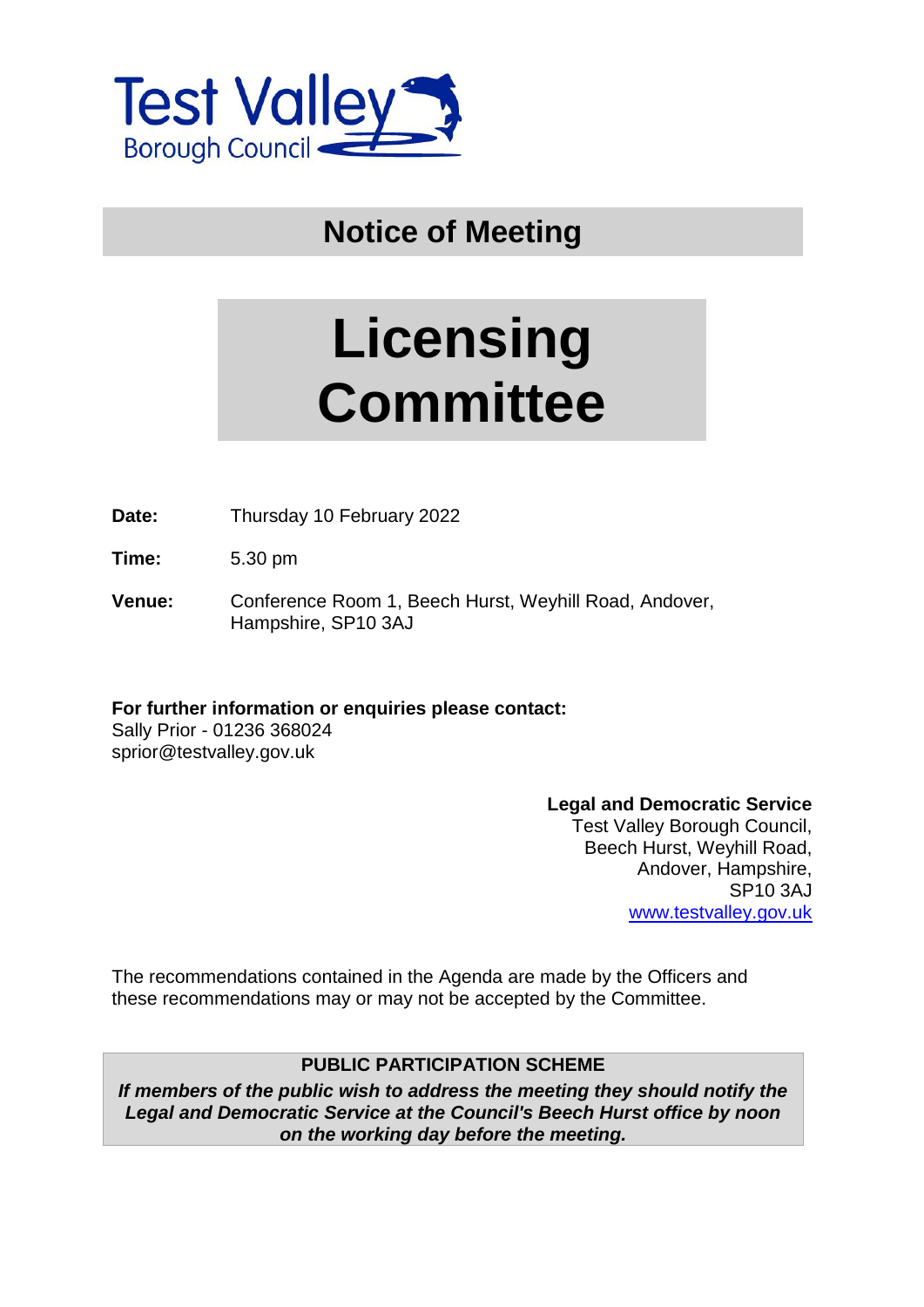# **Membership of Licensing Committee**

| <b>MEMBER</b>                          | <b>WARD</b>                       |
|----------------------------------------|-----------------------------------|
| Councillor G Bailey (Chairman)         | <b>Blackwater</b>                 |
| Councillor P Lashbrook (Vice-Chairman) | <b>Bellinger</b>                  |
| <b>Councillor I Andersen</b>           | Andover St Mary's                 |
| Councillor J Budzynski                 | Andover St Mary's                 |
| <b>Councillor T Burley</b>             | Andover Harroway                  |
| <b>Councillor N Daas</b>               | <b>Romsey Abbey</b>               |
| <b>Councillor C Donnelly</b>           | <b>Andover Downlands</b>          |
| <b>Councillor A Dowden</b>             | <b>Valley Park</b>                |
| <b>Councillor N Gwynne</b>             | <b>Romsey Cupernham</b>           |
| <b>Councillor A Johnston</b>           | <b>Mid Test</b>                   |
| <b>Councillor L Lashbrook</b>          | <b>Charlton &amp; the Pentons</b> |
| <b>Councillor N Matthews</b>           | <b>Andover Romans</b>             |
| <b>Councillor R Meyer</b>              | <b>Andover Winton</b>             |
| <b>Councillor J Parker</b>             | <b>Romsey Tadburn</b>             |
| <b>Councillor R Rowles</b>             | <b>Andover Winton</b>             |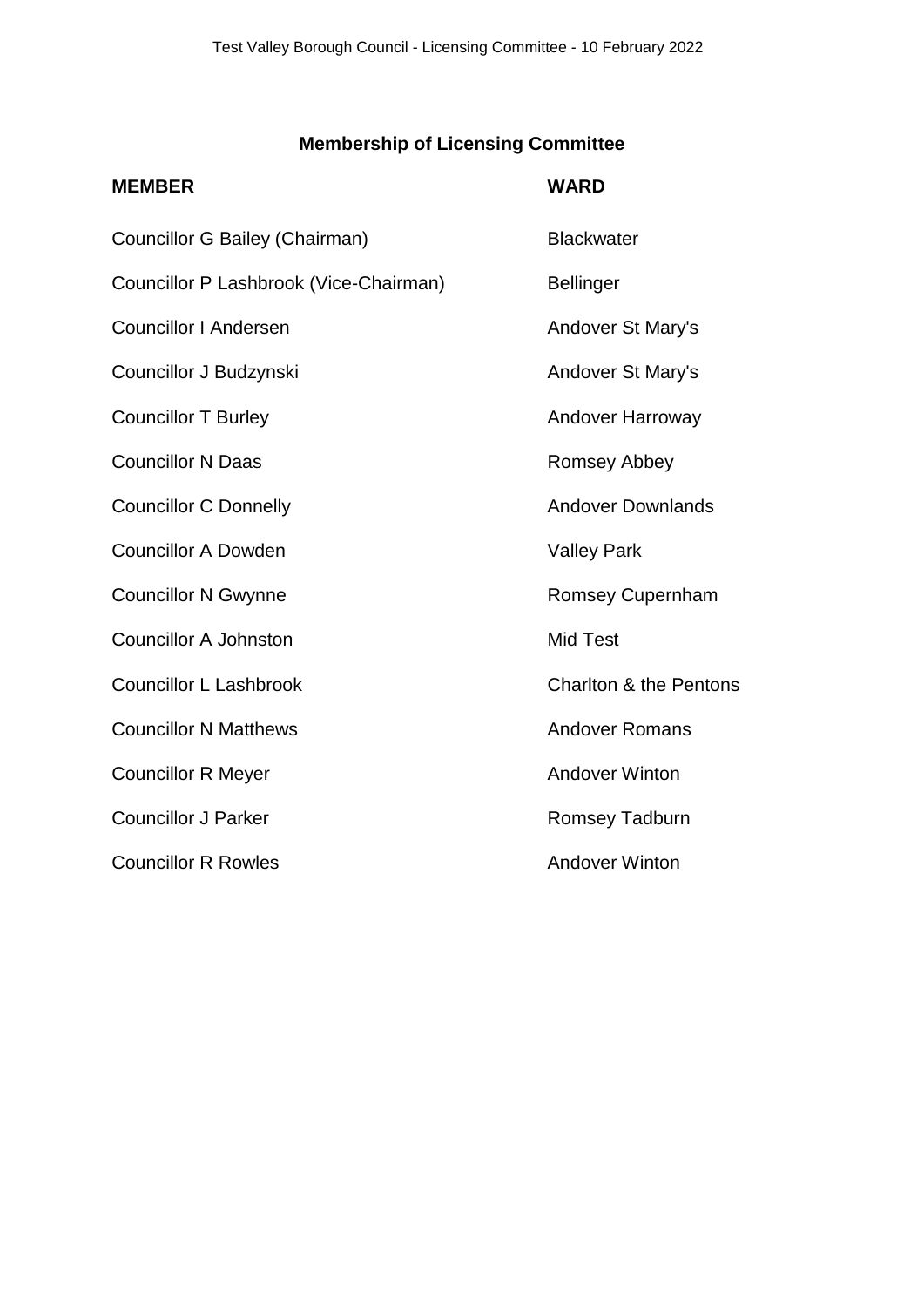## **Licensing Committee**

Thursday 10 February 2022

## **AGENDA**

#### **The order of these items may change as a result of members of the public wishing to speak**

- **1 Apologies**
- **2 Public Participation**
- **3 Declarations of Interest**
- **4 Urgent Items**
- **5 Minutes of the meeting held on 21 October 2021**
- **6 Minute of the Licensing Sub-Committee held on 18 October 2021**
- **7 Hackney Carriage and Private Hire Vehicle Driver Licensing and Fees 4 - 9**

A report recommending changes to the criminal records checking processes for licensed taxi drivers.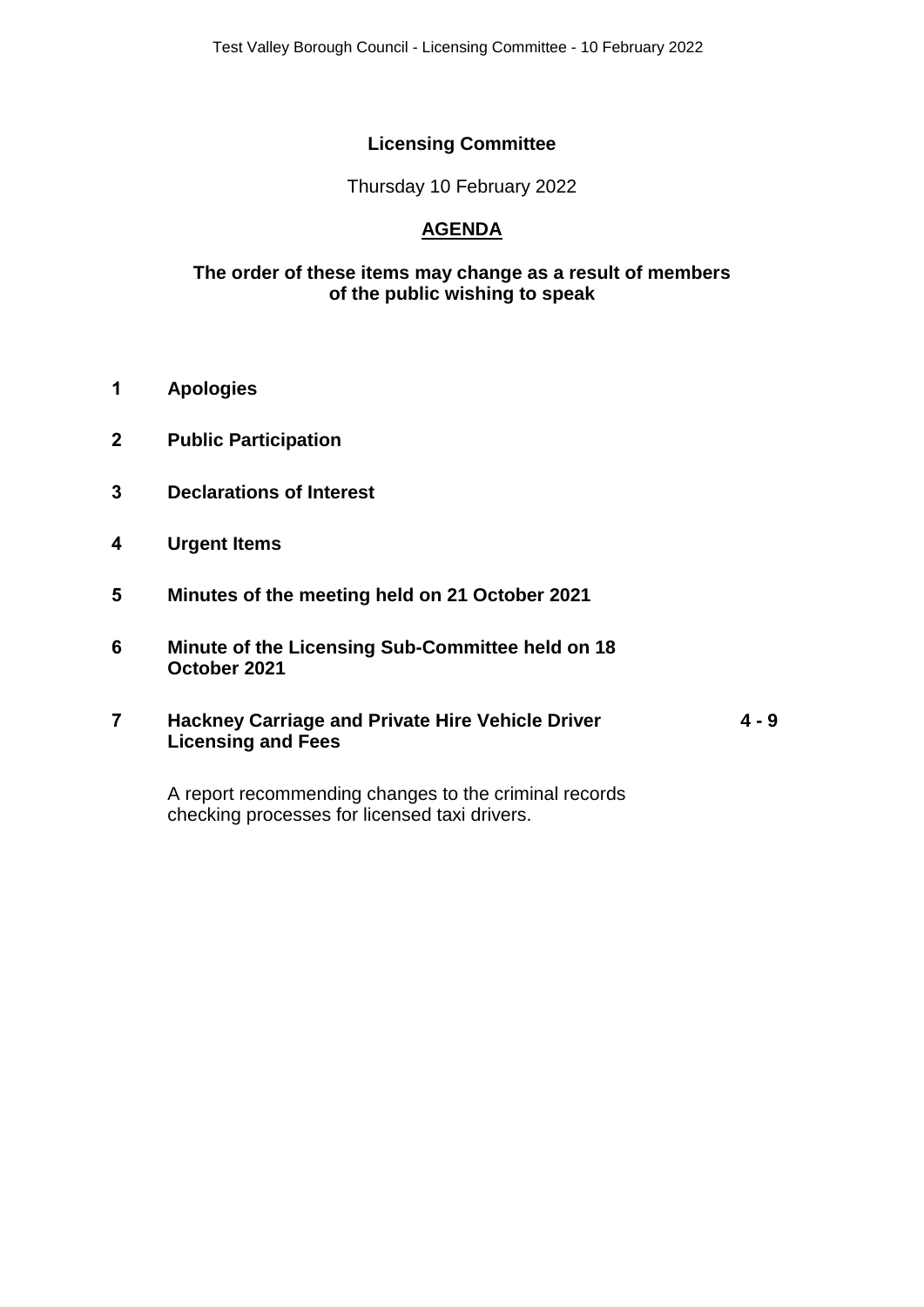# **Hackney Carriage and Private Hire Vehicle Driver Licensing and Fees**

Report of the Head of Legal and Democratic (Portfolio: Democracy & Governance)

## **Recommended:**

- **1. That as from 1 April 2022 the Council offer a service of obtaining overseas criminal records checks to new applicants for a Hackney Carriage/Private Vehicle Driver Licence.**
- **2. That as from 1 April 2022 applicants for the grant or renewal of a Hackney Carriage/Private Hire Vehicle Driver Licence pay the fee for a Disclosure and Barring Service criminal records check at the time of submitting their identification documents to the Post Office.**

## **Recommended to Cabinet:**

- **3. The fee for a obtaining an overseas criminal records check be set at the cost charged by the third party provider plus a fee of £27.00.**
- **4. The fees for the grant or renewal of a Hackney Carriage/Private Hire Vehicle Driver Licence be set at the amounts listed in paragraph 7.1 of this report.**

#### SUMMARY:

- Taxi driver applicants are required to undergo criminal records checks with the UK Disclosure and Barring Service to make sure there are no matters which would make them unsuitable for being granted a licence.
- At present the fee for this check is included as part of the overall licence fee but it is proposed this be paid at the Post Office as part of the ID verification process.
- The Council requires applicants that have lived overseas prior to applying for a licence to provide an equivalent check from that country arranged and paid for by the applicant. In future the Council could provide this service.

#### **1 Introduction**

1.1 In considering applications for taxi driver and operator licences the Council must not issue a licence unless it is satisfied that the applicant is 'fit and proper'. In this regard the consideration of an applicant's criminal convictions and other relevant character or behaviour information is a key part of the 'fit and proper' assessment. **ITEM 7**<br> **Example 7 The Confidential Control Control Control Control Control Control Control Control Control Control Control Control Control Control Control Control Control Control Control Control Control Control Control**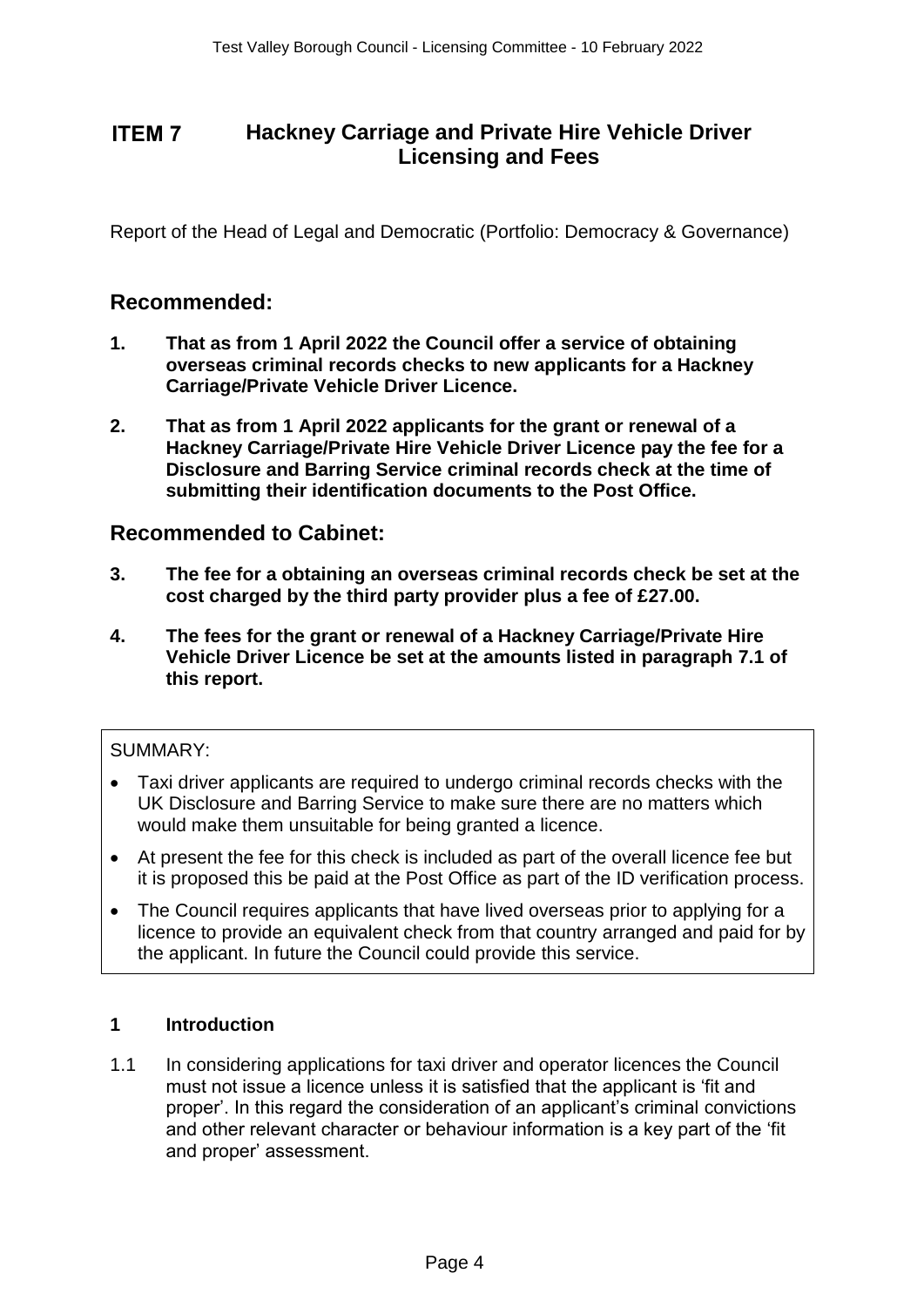## **2 Background**

- 2.1 Hackney carriages and private hire vehicles form a vital part of the public transport network within the Borough by providing transport for the public who may not have any safe alternative means of transport available to them. In recent years there have been cases across the country of licensed drivers being involved in criminal activity including the sexual exploitation of children. It is important that all licensing authorities take appropriate steps to prevent future cases by ensuring that licensed drivers are 'fit and proper'.
- 2.2 When considering the subject of criminality checks for taxi drivers the Department for Transport Statutory Taxi and Private Hire Vehicle Standards published last year – considered by this Committee at its meeting on 23 September 2021 – emphasises how all licensing authorities in England and Wales have a requirement that an enhanced criminal records check is undertaken with the Disclosure and Barring Service (DBS) at first application and then upon renewal.
- 2.3 The DBS check will only provide details for the time a person has resided in the UK. Several drivers have lived outside of the UK and in these cases the driver is asked to provide the equivalent of a DBS check for the country in which they have resided. The onus is upon the driver to obtain and pay for this check. This generally involves contacting the embassy of the country involved although arrangements vary considerably across different countries.

## **3 Corporate Objectives and Priorities**

3.1 Hackney Carriage and Private Hire licensing falls within the broader remit of public safety which cuts across the Council's corporate priorities with reference to growing the potential of our Communities and People. In deciding whether a licensed driver should be issued with and then retain their licence, the overriding consideration will be the protection of the public. The Council's role in safeguarding and protecting the travelling public cannot be understated.

#### **4 Consultations/Communications**

4.1 No consultation has been undertaken on these proposals with the taxi trade, but no adverse impact is anticipated such that any member of the trade would be unhappy with the proposals. A wide-ranging consultation which will encompass aspects of the driver licensing procedure is currently being undertaken and will provide an opportunity for the trade to comment on various aspects of the licensing process.

#### **5 Options**

5.1 The options available to the Committee are:

#### 5.2 **Option 1**

To separate out the charge for the DBS check from the driver licence fee and introducing the ability for overseas criminal records checks to be obtained through the Council rather than by the applicant. This is the recommended option.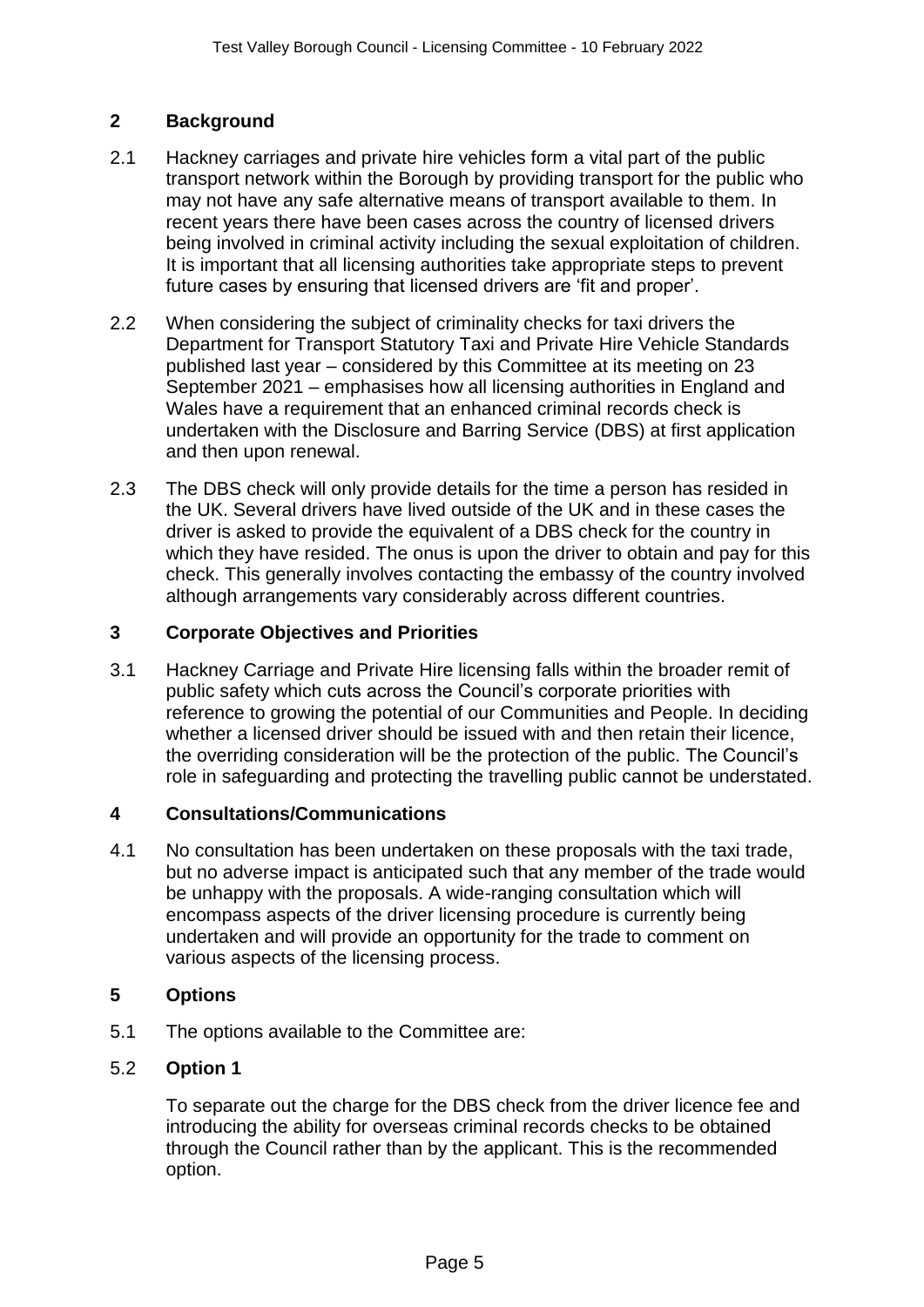## 5.3 **Option 2**

To reject the recommendations.

#### 5.4 **Option 3**

To resolve to take some other course of action.

As stated in paragraph 6.1 below there is specific legal advice – endorsed by James Button one of the leading licensing lawyers in the UK who has previously delivered training to the Committee – that the fee levied by the Council should not include charges for any additional checks. The move to drivers paying the DBS fee directly will resolve this. Separating out the DBS fee will also assist drivers who already have a current enhanced criminal records disclosure and do not need to apply for another.

Obtaining an overseas criminal records check can be a time-consuming process and previously some driver licence applicants have been discouraged from applying because of the perceived difficulties in obtaining an overseas check. Being able to offer a service to future applicants may encourage those who have previously not had the ability to undertake the check themselves.

#### **6 Options Appraisal**

- 6.1 At present the Council charges a single fee for a driver licence which includes the cost of a DBS criminal records check. However, current legal advice is that any requirements such as this are charged separately. This is because in relation to driver licences, section 53(2) of the Local Government (Miscellaneous Provisions) Act 1976 states a fee can only be levied on the grant of the licence. Therefore, if costs are not separated, where a licence is not granted the Council will end up refunding the costs of those checks, in addition to the licence fee.
- 6.2 The current method of undertaking a DBS check requires drivers to take their identification documents to a Post Office for verification. The third-party provider used by the Council to manage DBS checks advises that the charge for undertaking the DBS check could be paid by the driver at the same time which would then resolve this issue.
- 6.3 As mentioned, the DBS only covers the period during which a person has resided in the UK and so in the case of an applicant who has lived overseas for any time since the age of 10 a satisfactory letter of good conduct or similar documentation for the country or countries in which they have lived must also be available. Any costs associated in obtaining this documentation must be met by the applicant. Certain countries do have a similar arrangement to the Disclosure & Barring Service, but it may need the applicant to contact that country's representative in the United Kingdom.
- 6.4 Undertaking overseas criminal records checks can be complex, as processes differ from country to country in the level of information available, the application data required to run the check, the process that needs to be followed, turnaround time, and cost. Additionally, throughout the world, incountry data-protection laws protect criminal record information from being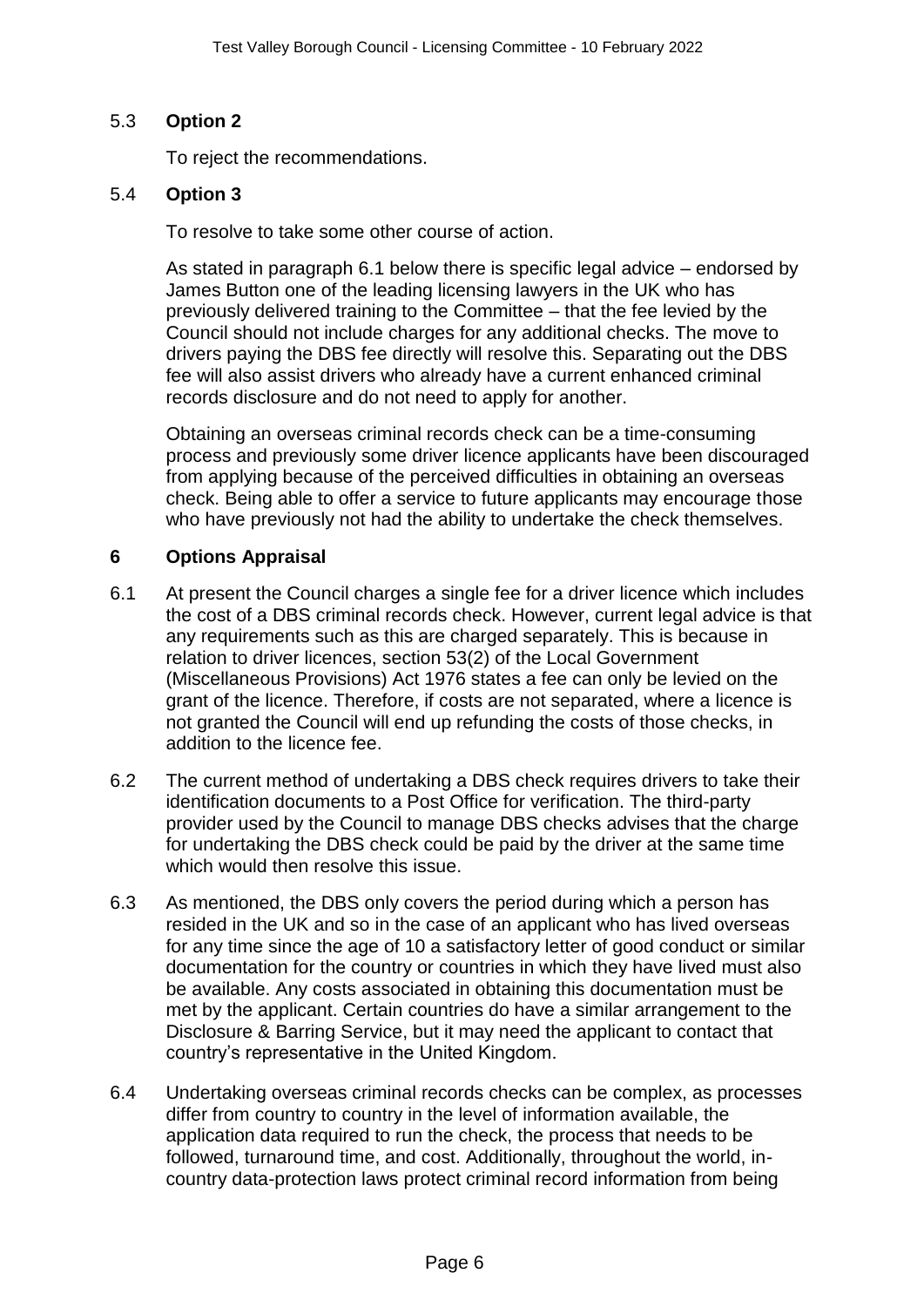released. In some countries, criminal data is only accessible for specific positions, and in others information can be released for any role. There are also countries where criminal records are only released directly to the candidate.

6.5 To overcome these issues the Council's provider of UK DBS checks advises they can undertake overseas criminal records checks in over 145 countries. The driver would need to complete a form and provide documentation which would then be forwarded to the provider. Based on current numbers it is likely that only a handful of such applications would be received in a year but having this facility may prove of benefit to a driver that has difficulty in applying for the check themselves.

## **7 Resource Implications**

7.1 It is necessary to recalculate the 2022/23 licence fees as those previously approved by Cabinet on 27 October 2021 included an element for work associated with the Council processing DBS checks. The fees can be reduced to remove the charges relating to the DBS fee (£40.00), the administration charge levied by Council's provider (£10.00), the fee charged by the Post Office for verifying the applicant's identification documents (£6.85) and a charge relating to 30 minutes of staff time (£13.50) which would have been spent undertaking this work. Consequently, the new fees for driver licences form 1 April 2022 will be:

|         | 1 YEAR | 3 YEAR  |
|---------|--------|---------|
| NFW     | £87.00 | £100.00 |
| RFNFWAL | £60.00 | £87.00  |

The fee for overseas criminal records checks varies depending upon the country but currently range from £88.00 to £386.00. The applicant will have to pay this fee plus a charge of £27.00 equating to one hour of staff time which it is estimated will be needed to deal with these applications.

7.2 The Annex compares the currently approved charges for 2022/23 with the recommendations included in this report. For ease of reference, the affected charges have been shaded.

## **8 Legal Implications**

8.1 There are specific powers contained in legislation, most notably the Local Government (Miscellaneous Provisions) Act 1976, which allow the Council to specify the requirements that drivers must meet to be licensed, and to refuse a licence to drivers if the Council is not satisfied that the drivers are fit and proper persons to hold a licence. Undertaking an enhanced criminal records check is regarded as the primary means of determining the suitability of an applicant and as mentioned there is clear legal advice that the charge for such a check should be levied separately from the licence fee.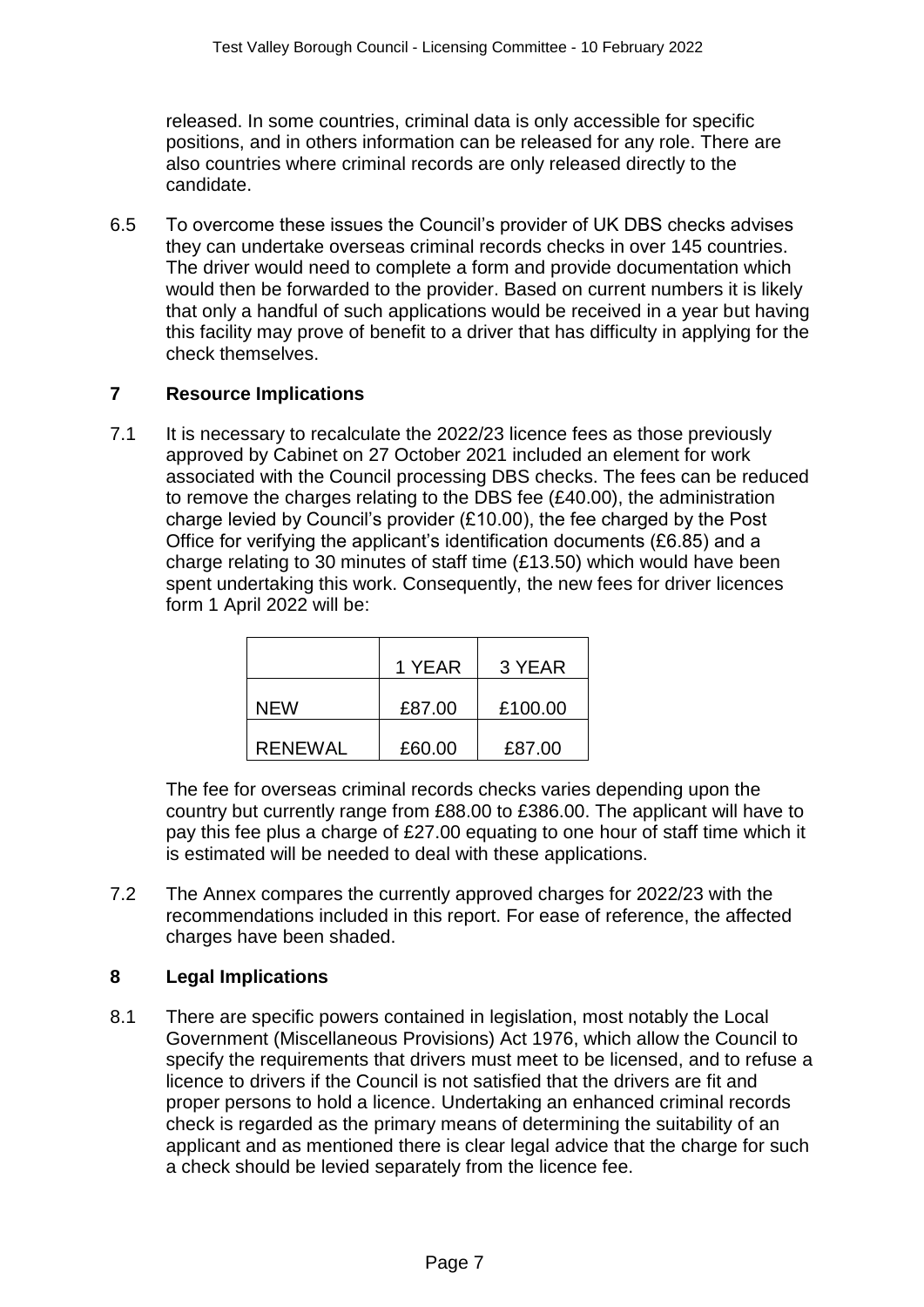#### **9 Equality Issues**

9.1 There are no equality and diversity implications resulting from adopting the recommendations.

#### **10 Other Issues**

- 10.1 Community Safety nothing specific other than the general comments contained in section 2 above.
- 10.2 Environmental Health Issues no implications identified.
- 10.3 Sustainability and Addressing a Changing Climate no implications identified.
- 10.4 Property Issues no implications identified.
- 10.5 Wards/Communities Affected none specifically but potentially the whole Borough.

#### **11 Conclusion**

11.1 Criminality checks on new and existing drivers are an important part of the overall "fit and proper" person test. The changes recommended in this report will reduce the administrative burden upon the Council and potentially drivers. The ability for new applicants to obtain an overseas criminal records check via the Council may be of significant benefit to any new applicant that has lived overseas at any time and would have difficulty in obtaining a check themselves.

Background Papers (Local Government Act 1972 Section 100D)

Minutes of the Licensing Committee meeting held 23 September 2021

#### **Confidentiality**

It is considered that this report does not contain exempt information within the meaning of Schedule 12A of the Local Government Act 1972, as amended, and can be made public.

| No of Annexes: |                            |       |                  |  |
|----------------|----------------------------|-------|------------------|--|
| Author:        | Michael White              | Ext:  | 8013             |  |
| File Ref:      |                            |       |                  |  |
| Report to:     | <b>Licensing Committee</b> | Date: | 10 February 2022 |  |